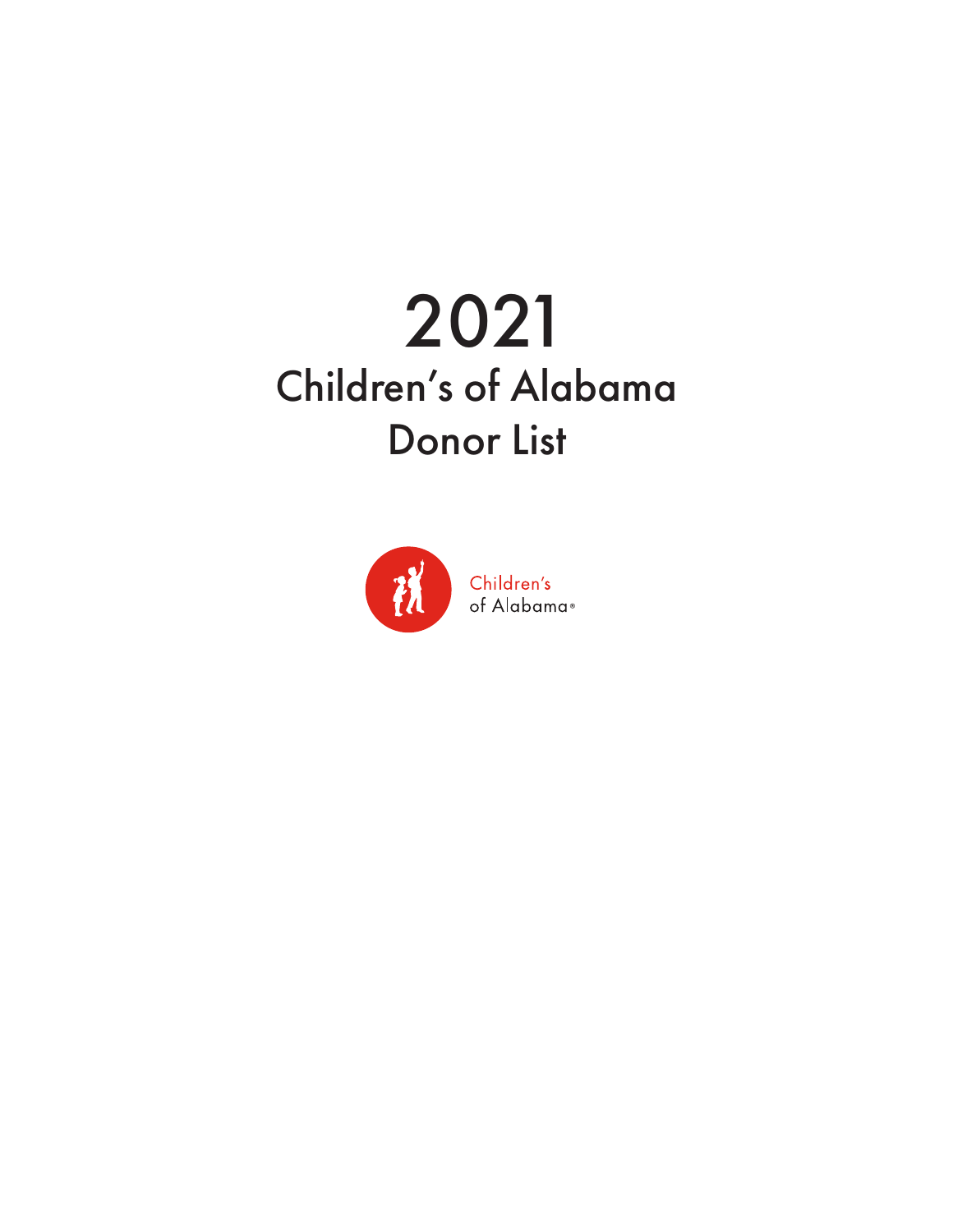## 2021 Gifts

Though we cannot list them all here, we would like to thank each of the donors who supported Children's of Alabama in 2021. Philanthropy enables Children's of Alabama to continue its mission to provide the finest pediatric health services to all children in an environment that fosters excellence in research and medical education. We list donors by gift size, but when it comes to caring for children, every gift matters. Thank you for your generous support.

## \$500,000+

## Individuals

Mr. and Mrs. Lee W. Edwards, Jr. Mr. and Mrs. Bill Smith

Family Foundations, Organizations and Events

Children's Miracle Network Hospitals Lillian and Tom Kerr Fund

Medical Properties Trust United Way of Central Alabama Walmart/Sam's Club

## \$100,000-\$499,999

Individuals

Estate of Maude Dean Estate of Virginia Williams Forsman Mr. and Mrs. T. Michael Goodrich Mr. and Mrs. Thomas H. Lowder

#### Family Foundations, Organizations and Events

Alabama Power Foundation, Inc. BAM Strong Golf Tournament The Caring Foundation Castin' & Catchin' The Charity League of Birmingham, Inc. Children's of Alabama Illuminations Ball Costco Wholesale Corp. Hoover Huntsville Montgomery Credit Unions for Kids Alabama Credit Union Alabama Teachers Credit Union Alabaster Credit Union AlaTrust Credit Union APCO Employees Credit Union Birmingham Credit Union CO-OP Financial Services Credit Union Cooperative Systems, Inc. Credit Union Coosa Pines Federal Credit Union Corporate America Credit Union eCO Credit Union Family Savings Credit Union

Mr. and Mrs. Turner Burton Mr. and Mrs. Peter G. Davies Estate of Don Glasgow

Ace Hardware Corp. Boiling N' Bragging The Lee Bruno Foundation Children's of Alabama Annual Golf **Tournament** Crisler Properties, LLC Fiserv Solutions LLC Gene and Olene Rollins Family Fund Hope for Autumn Hope for Kids with Diabetes License Plate

Health Credit Union Legacy Community Federal Credit Union Muscle Shoals Chapter Credit Union PS Credit Union The Daniel Foundation of Alabama The Dixon Foundation Express Oil Change & Tire Engineers-- Changing Oil, Changing Lives Campaign & Coupon Book The Hearst Foundations, Inc. Janie Sims Foundation/Curing Childhood Cancer License Plates The Anne B. LaRussa Foundation of Hope Log-A-Load For Kids Capital District Longleaf District Piedmont District Vulcan District Wiregrass District Love's Travel Stops & Country Stores Mending Kids Hearts Tag Miracle Network Dance Marathon Jacksonville State University

## \$50,000-\$99,999 Individuals

Mr. Michael Landier Mr. and Mrs. Tom Moxley Mr. and Mrs. Craft O'Neal

## Family Foundations, Organizations and Events

Inline Electric Supply Co. MAPCO Express Nick's Kids Foundation, Inc. Panda Restaurant Group, Inc. Protective Life Corporation RE/MAX, LLC Alexander City Birmingham Gardendale Advantage North Huntsville

Montgomery Perimeter Park Priceville Tri-Star Montgomery Tuscaloosa Regions Tradition/PGA Tour, Inc. Smile-A-Mile State Farm Summer Classics Tee Off Fore A Cure

#### University of Alabama Birmingham University of Alabama Huntsville Nucor Alabama Children's Charity Classic Nucor Plate DSMs Nucor Steel Birmingham Nucor Steel Decatur Nucor Steel Tuscaloosa Nucor Tubular Products Nucor Vulcraft Group Open Hands Overflowing Hearts Phi Mu Huntingdon College Jacksonville State University Samford University Troy University University North Alabama University of Alabama University of Montevallo Publix Super Markets, Inc. Racing for Children's Sugar Plum Shop

University of Alabama

TumTum Tree Foundation

Mr. and Mrs. Wm. Michael Warren, Jr.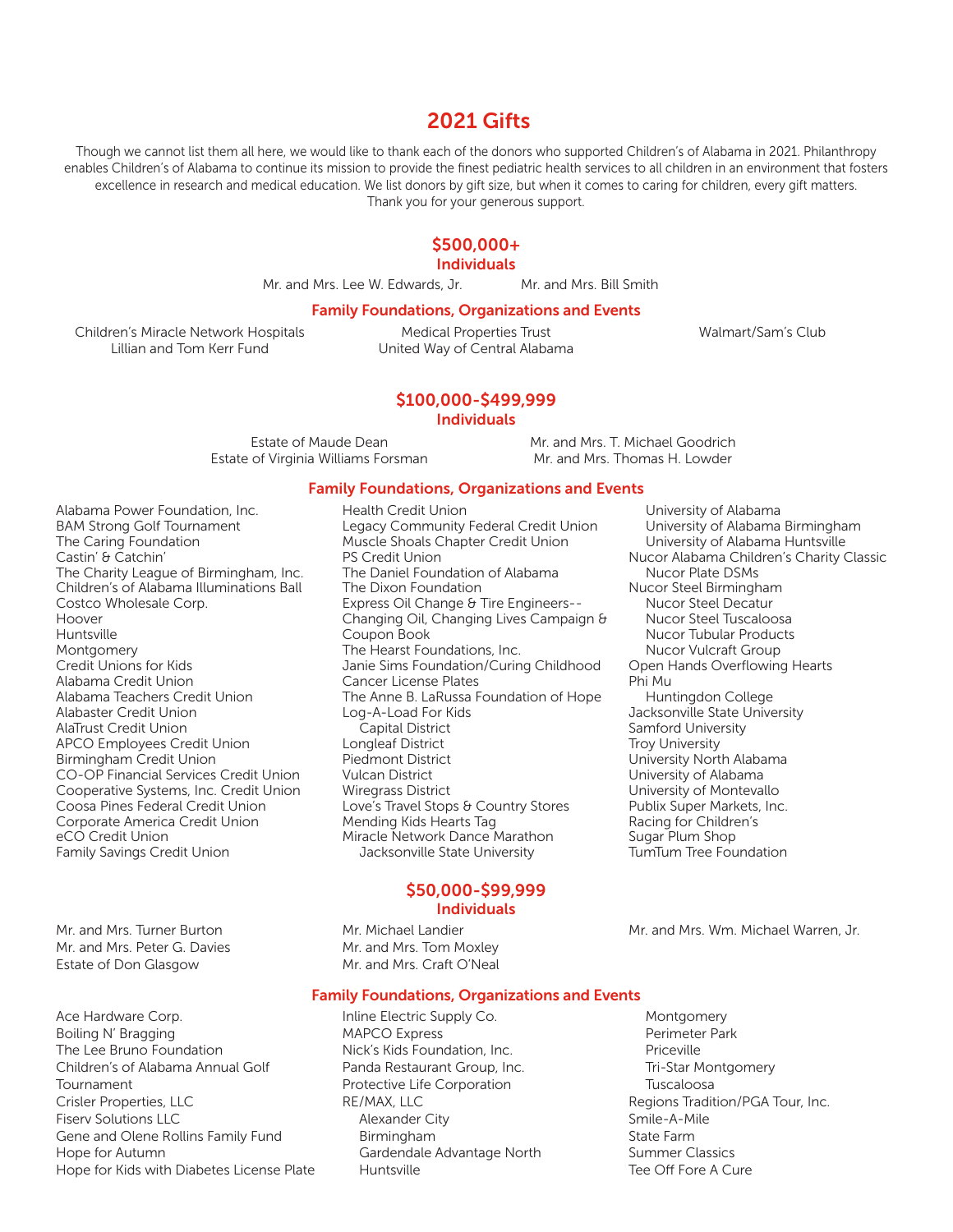Mr. Kurt Apel Mr. Aaron W. Bauck Mr. and Mrs. Richard J. Bielen Dr. and Mrs. Merrill N. Bradley, Sr. Mr. and Mrs. J. David Brown, III Mary Kathryn and Jack Bryant Mr. and Mrs. Donald E. Capps Mr. Charles P. Carroll and Mrs. Jeanie D. Duck Mr. and Mrs. John Collier Ms. Jane Comer Mr. and Mrs. Richard T. Darden Mr. Stephen Davis Mrs. Joanne Dearth Mr. and Mrs. Ralph Frohsin, Jr. Mr. and Mrs. Stanley Graham Kelly and John Harbert Larry and Gail Hill Griff and Mims Israel Mr. Parker Israel Mr. and Mrs. Donald M. James

Alabama Golf Course Superintendents Association Alabama Power Company Alabama Roof Pro, LLC Alabama State Fraternal Order of Police Allstate Foundation Amazon.com Services, LLC Angel Pillowcases AUtlive Cancer Baby Steps 5K Baxter Healthcare Corporation The Benevity Community Impact Fund Birmingham Automobile Dealers' Association, Inc. Bonnie L. Bolding Charitable Foundation Boots & BBQ Barn Bash Bruce Pearl Family Foundation Captain D's Cause Marketing/Corporate Sponsorships Celebrate Children's Central Alabama Community Foundation Central Steel Service, Inc. Chick-fil-A, Inc. The Children's Cup Regatta Children's Hospital Association Coca-Cola Rucker Collier Foundation Combined Federal Campaign CO-OP Financial Services Davison Bruce Foundation Diversified Gas & Oil Doster Construction Company, Inc. Dothan Firemans Coke Foundation

## \$10,000-\$49,999 Individuals

- Mr. and Mrs. Frank Johnston Walker and Bill Jones Mr. Louis Kilcoyne Ms. Sandra L. Kuwica Mr. Sam Lee Mrs. Ann Loveless Mrs. Martha C. Lytle Mr. and Mrs. Daniel H. Markstein, III Mr. and Mrs. Coke S. Matthews, III Mr. and Mrs. W. Charles Mayer, III Mr. and Mrs. Charles D. McCrary Dr. Jay A. McDonald Mr. and Mrs. Jim Metrock Mr. and Mrs. Andy Moore Patsy and Ray Moore Mr. and Mrs. Edward M. Mowen Mrs. Earle Bradley Murray Margaret and Kip Porter Mr. and Mrs. Kim Ratliff Mr. and Mrs. Glenn A. Rikard Estate of Maude Davis Robertson
- Estate of Ruth Rose Mrs. Carol Rumore Mr. and Mrs. Gene M. Sellers Tom and Ellen Shufflebarger Dr. Norman Speakman Mr. and Mrs. Stancil W. Starnes Mr. and Mrs. Gaston Stein Mr. Edward L. Stevenson Russ and Cam Still Mr. and Mrs. Mark J. Tarr Mr. Paul B. Taylor Mrs. Jan Trotter Mr. and Mrs. Owen Vickers Estate of Elbert Sterling and Nancy Smith Walker Mr. Jake Walker Dr. and Mrs. Michael Weinrib Mr. and Mrs. William White, IV Ms. Beverly Phifer Wingard

#### Family Foundations, Organizations and Events

The Fennec Presents Jamey Johnson First Citizens Bank Fort Deposit Luverne FirstGiving Ford Motor Company Fund Fraternal Order of Eagles - Grand Aerie Fraternal Order of the Police GenHoldCo, LLC Hibbett Retail, Inc. Hoar Construction, LLC Joe Hudson's Collision Center Kiwanis International Dothan Homewood-Mountain Brook Ozark Sylacauga Lakewood Golf Club Laps for CF Levite Jewish Community Center The Mapp Family Foundation Maggie's Kindness Foundation McLane Company, Inc. Medtronic, Inc. Miss America Organization Music and Miracles Radiothon Dothan NuWellis, Inc. Ollie's Bargain Outlet, Inc. The O'Sullivan Family Foundation Pediatric Residents Spring Scramble Picks for Kids PUMA North America, Inc. Quarterbacking Children's Health

Foundation Ranger Steel Christopher and Dana Reeve Foundation Regions Financial Corporation Regions Tradition Foundation, Inc. Ring Family Fund Rotary International District 6860 Sam Lapidus Montclair Run Scott Bridge Company Simple Church Solutions Infusion Therapy / M & O Enterprises Southwest Airlines Charitable Giving Speedway Spire, Inc. Spirit of Children Stivers Ford Birmingham The Suki Foundation Synchrony Bank Team Victory 4 All Thomas Oil Clay Shoot Tony Bice Memorial Golf Tournament University of Alabama at Birmingham (UAB) Administration/UAB Health System Department of Pediatric Urology Educational Foundation The Walker Area Community Foundation Webb Wheel Winn Dixie Stores, Inc. Women's Home & Overseas Missionary Society ZA Construction LLC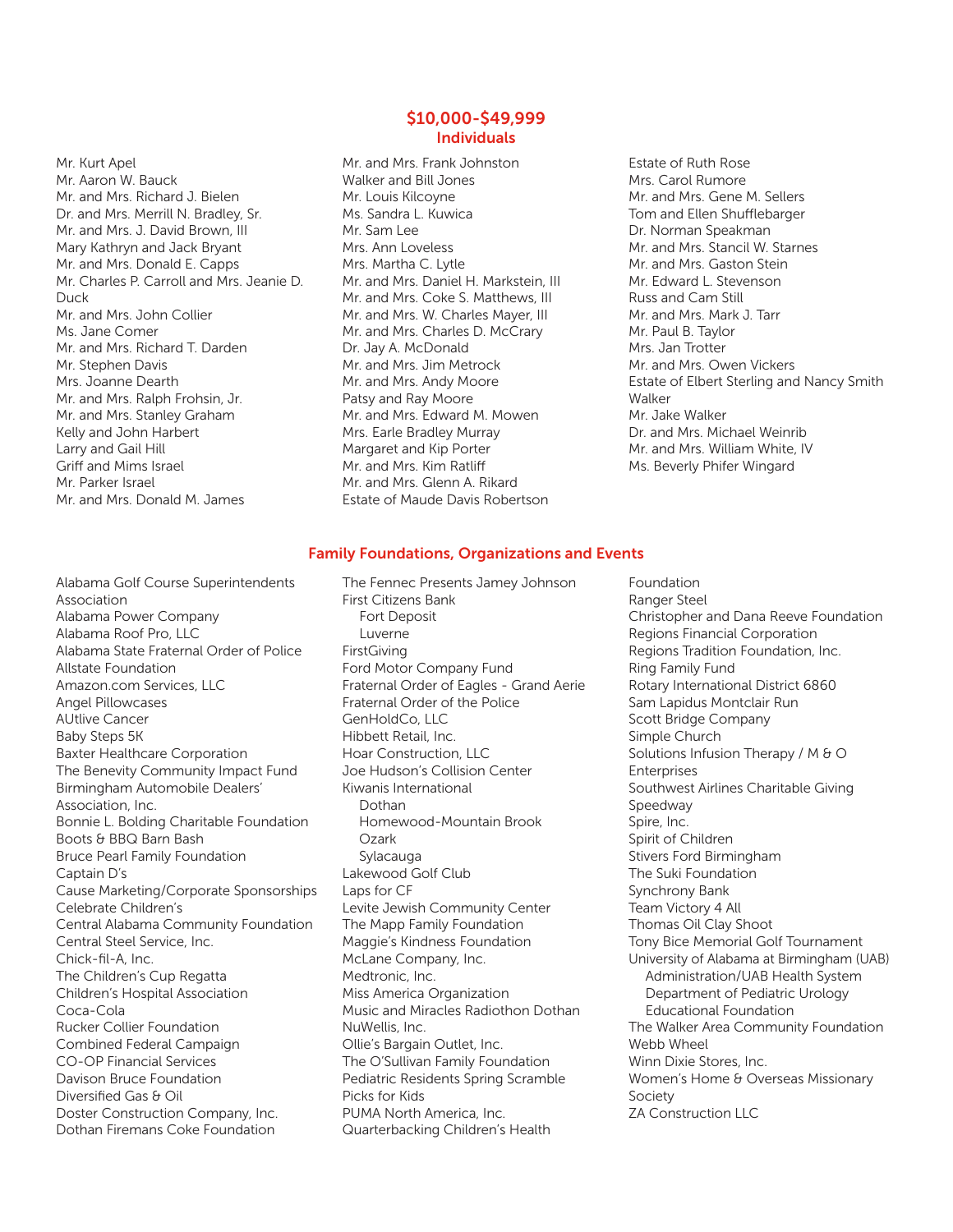Mrs. Barbara D. Alley Brian and Marie Bateh Ms. Heather Binney Ms. Darlene S. Brazil Ms. Roxie G. Brown Andrew and Megan Brown Mr. and Mrs. Mark H. Christensen Mr. and Mrs. Randall M. Curtis Judge and Mrs. Joel Dubina Mr. and Mr. Thomas Eckel Ms. Linda F. Emerson Mr. John Felton Kris and Cherry Findlay Mr. and Mrs. James S. French Mr. Kenneth Fucich Beth and Robert Gamble Drs. John and Cindy Grant Mr. and Mrs. Robert Gross Mr. and Mrs. Ronald Hall

Ace American Insurance Co. Alabama Society of Traditional Bowmen Alpha Delta Kappa American Honda Motor Co., Inc. Barber Motorsports Museum BHM 26.2 Blue Cross Blue Shield of Alabama Center Point Fire Chapel Steel Chatham Steel Corporation Child Life Services Children's Table Child's Play Charity City of Scottsboro Special Tourism Grant Fund Cooper Marine and Timberlands Corp. CPFD Annual Charity Golf Tournament Curbs Plus, Inc. Dairy Queen Corp. Ernest G. DeBakey Charitable Foundation Edwaldan Foundation Feralloy Corporation First Citizens Bank - Fort Deposit Branch First Citizens Bank - Luverne Branch Fishin' 4 A Cure Going for the Gold Harbin Automotive Hare, Wynn, Newell & Newton, LLP

## \$5,000-\$9,999 Individuals

Dr. and Mrs. John M. Hambright Mr. and Mrs. Joseph Hand Mr. and Mrs. Craig Holcomb Mr. Richard D. Horsley Estate of Crawford T. Johnson Mr. Joe Jolly, Jr. Estate of C.I. Jones Mr. and Mrs. Harold M. Lee Mr. Timothy Lee Estate of Orville Newton Littlejohn Dr. and Mrs. Robert D. Marks Mr. David Marquard Mr. and Mrs. C. Alan Martin Mrs. Cecilia Matthews Mr. and Mrs. Willard McCall, Jr. Mr. and Mrs. Wiliam E. McMinn Mr. and Mrs. Anthony J. Moore Mr. Shane Naish Mr. and Mrs. Camper O'Neal

Dr. and Mrs. Frazier Parker Mr. and Mrs. Jim Pettit Mr. and Mrs. Mark Quinlivan Estate of Pearl E. Ray Dr. and Mrs. John B. Richardson, Jr. Mr. and Mrs. E. Wayne Russell, Jr. Mr. and Mrs. Don C. Smith Mr. and Mrs. Dave Stewart Mr. McDonald Strong Estate of Robbye Jane Swann Mr. and Mrs. Michael D. Thompson Ms. Juleann Torrence Mr. and Mrs. Clark Trimmer Mr. and Mrs. Temple W. Tutwiler, III Mr. and Mrs. Walter Undeutsch Mr. and Mrs. William B. Welden Mr. and Mrs. Dan E. Young

## Family Foundations, Organizations and Events

Help End Epilepsy Tag Hooked On A Cure Iberia Bank The Illges-Chenoweth Foundation The C. Eugene Ireland Foundation Jefferson County Commission Jefferson County Community Service Fund Jemison Investment Company, Inc. Jim Wilson & Associates Nelson and Charleen Kemp Foundation Kirkland Signature The Michelle LeMay Philanthropy Fund Manning, Inc. Max4Kids Foundation McGriff, Seibels & Williams, Inc. Mother Son Dance Murder Mystery Dinner Theater New Process Steel L.P. O'Melia Foundation Phoenix Metals Company PlayFly, LLC Poarch Band of Creek Indians Poole & Company Architects, LLC The Psalm 67 Foundation Riding 4 RJ Run For The Kids Inc. Sandcastle Kids Inc.

Saving Grace Charities Inc. Shipt, Inc. Sigma Chi Fraternity Starlight Children's Foundation Sunny King Honda Surgical Care Affiliates Taylor Machine Works, Inc. Tee It Up for Children's Tennessee River Steel Triple R Metals United States Auto Club, Inc. United Way Acadiana Etowah County Greater Atlanta Greater Lorain County Greater Twin Cities Madison County Montgomery Southwest Pennsylvania Tampa Bay University of Alabama Vesuvius Victory Community Outreach Zeus Logistic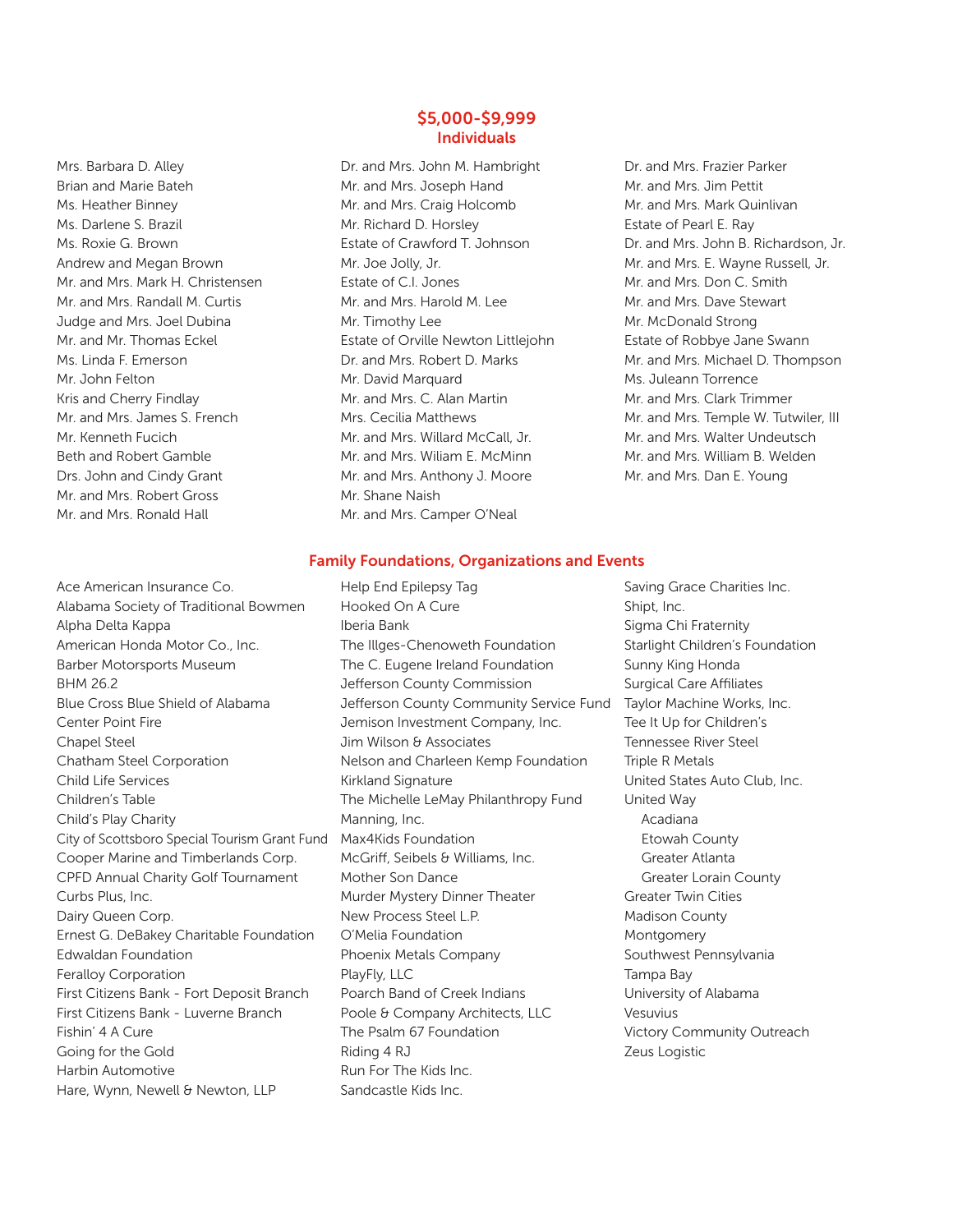Mr. David Alley Mr. Owen Aronov Mr. and Mrs. William C. Athanas Mr. and Mrs. John Daly Baumhauer Mr. Tayler Bisignani Mr. Samuel Blakemore and Dr. Shaundra Blakemore Dr. and Mrs. Jeffrey P. Blount Mr. Marc Brower, Jr. Mr. Andrew Brown Mr. and Mrs. William Butler Dr. and Mrs. Waldemar A. Carlo Dr. and Mrs. Jared Carter Gene and Leslie Cash Mr. and Mrs. Jason Clark Drs. Mitch Cohen and Morissa Ladinsky Dr. Daniel Cranford Mr. and Mrs. Robert Crook Mr. and Mrs. Stephen Cummings Mr. and Mrs. Jarome Downey Mrs. Mary Sue Durant Ms. Stephanie E. Fischer Ms. Ann P. Gilliland Mr. Douglas Glassburn Ms. Lindsay Grant

## A Midnight Cry Bible Study Class AA Fluid Power Services, Inc. Alabama Power Service Organization - Magic City Chapter America's First Federal Credit Union ANDRITZ Herr-Voss Stamco Inc. B.L. Harbert International, LLC Baker, Donelson, Bearman, Caldwell & Berkowitz, PC Bradley Arant Boult Cummings LLP Brasfield & Gorrie, LLC Brothers Recycling Company, Inc. The Bryant Family Foundation Business Interiors, Inc. Charity Golf International City of Birmingham Driven Brands Drummond Company, Inc. Dunkin' Joy in Childhood Foundation ERA King Real Estate Fidelity Corporate Services FlexDigital

## \$2,500-\$4,999 Individuals

Mr. David Grigsby Ms. Elaine Hardison Mr. and Mrs. Bo Hartsfield Mr. and Mrs. Donald Hess Mr. and Mrs. Alex M. Husnik Mr. and Mrs. Charlie Israel Ms. Ellen Jackson Mrs. Joyce Johnson Mr. Kurt Jones Mr. and Mrs. John M. Kropa Ms. Linda Ledet Mr. and Mrs. Bob Levine Dr. Frica L. Liebelt Mrs. Linda P. Lorndale Dr. and Mrs. Patrick Louis Mr. Neal Manning Mr. Christopher McCondichie Mr. and Mrs. F. Hampton McFadden, Jr. Mr. and Mrs. Paul H. McTear, Jr. Mr. Nick Michelin Mr. and Mrs. John K. Molen Mr. and Mrs. Richard H. Monk, Jr. Mr. Gaines Moorer Ms. Nancy S. Morrison Drs. W. Jerry and Jean E. Oakes

## Mr. William Proctor Ms. Betsy Reynolds Mr. David and Mrs. Kim Roberts Mr. Ronald C. Rowell and Mrs. Nancy B. Rowell Mr. and Mrs. Danny Sanspree Mr. and Mrs. J. Allen Schreiber Mr. Colin Serling Ms. Cheryl A. Spillers Mr. and Mrs. Walter Stephens Mr. and Mrs. Joe P. Stewart Mr. H. Cliff Stone Mr. and Mrs. Lee J. Styslinger, III Mr. and Mrs. Larry J. Sweet Tony and Elizabeth Tanner Mr. and Mrs. Henry F. Thessen Ms. Sandra B. Thurmond Mr. and Mrs. Ted Walton Ms. Rachel White Ms. Rhiannon White Mr. and Mrs. Scott Williss Mr. John Parker Wilson Mr. and Mrs. Johnny Wright

## Family Foundations, Organizations and Events

Fraternal Order of Eagles #972 Friend-Elsas Fund GameStop Girl Scouts of North Central AL GooseFest Harbison Walker International Ronne and Donald Hess Foundation HSRE Consolidated Operating Account Integrity Electric, Inc. Jemison Demsey Metals Jerry Damson Honda Acura Johnson & Johnson Matching Gifts Program Joy in Childhood Foundation K. Machine Kendra Scott Gives Back B'ham Leeco Steel, LLC Maples Industries, Inc. Matthews Family Foundation McLeod Software Merrill Lynch Wealth Management Mitsubishi Polycrystalline Silicon

Neo Industries (Alabama), Inc. Orion180 Insurance Services LLC Papa Murphy's Heart Month Campaign Parker Towing Company PGA TOUR Superstore Phelps Dunbar, LLP Prime Therapeutics Red Bull The Elyse Reeves Foundation Regions Lemonade Robert Trent Jones Golf Royal Cup, Inc. Simmons Sporting Goods Co., Inc. Tara's on 3rd Fundraiser Textile Rubber & Chemical Co., Inc. TMS International Trick or Treat Parade Twickenham Holdings, LLC W.H. Thomas Oil Company, Inc. Williams Blackstock Architects Wind Creek Casino & Hotel Wool Family Foundation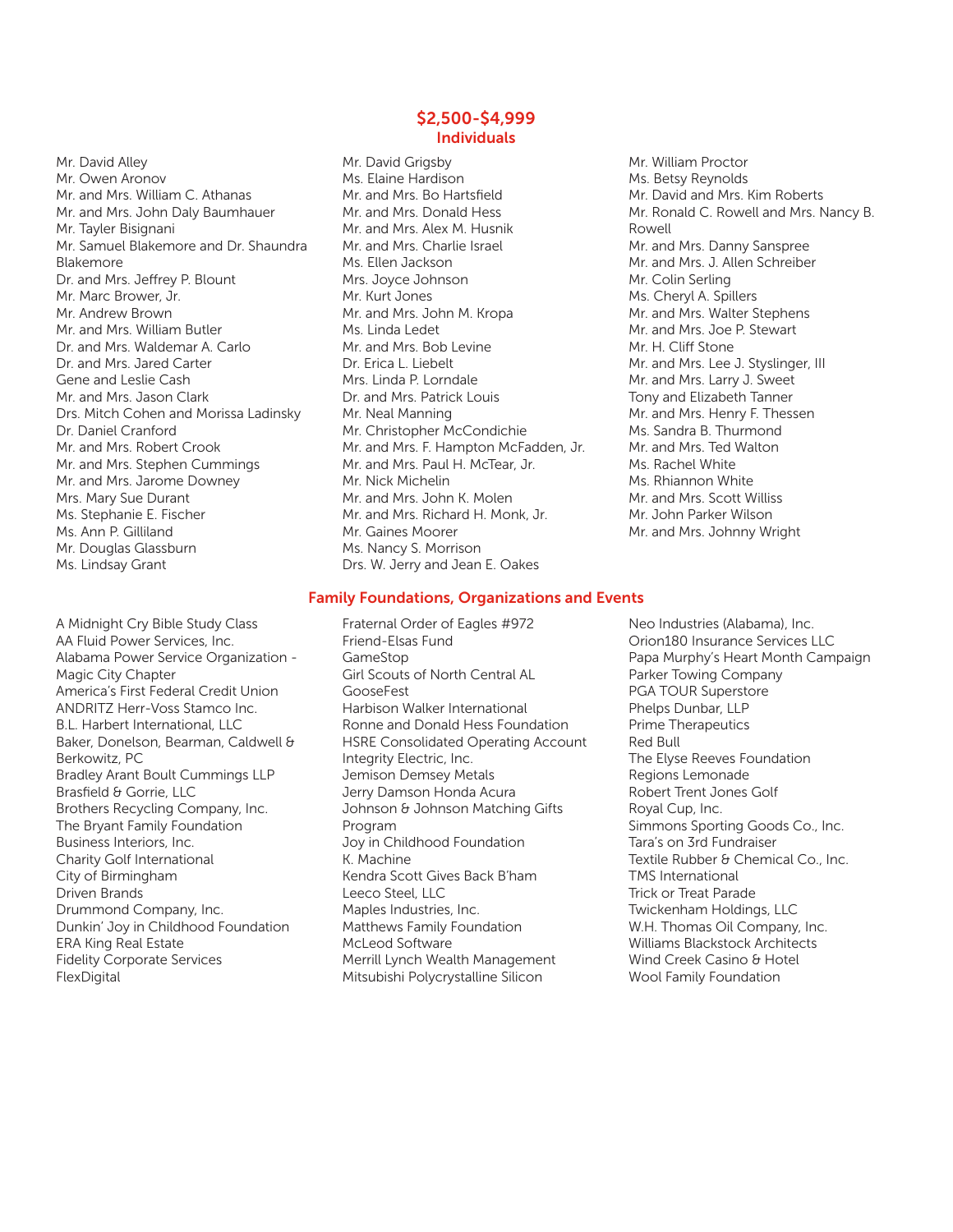Ms. Amy Adkerson Ms. Melissa Adkins Mr. Timothy Aho Mr. and Mrs. Edward K. Aldag, Jr. Mr. Jeff Allen Mr. Micah Allen Mr. Chad Allred Mr. and Mrs. J. Carlton Allred Ms. Catherine W. Amos Dr. James N. Anderson, Jr. Mr. and Mrs. Bruce S. Andrews Mr. and Mrs. Woodrow W. Angle, Jr. Mr. and Mrs. Tony Ankar Mr. Nicholas Antonakos Jane and Keith Arendall Mr. and Mrs. Whit Armstrong Mrs. Marsha M. Atkins Mrs. Janet Atsinger Mr. and Mrs. Christopher Bache Mr. Tracy Baggett Mr. Ken Bailey Mr. Ward Bailey Mr. Charles E. Ball Mr. R. Michael Bannon Mr. Corey Barbee Mr. and Mrs. Kevin Barksdale Mr. and Mrs. Aubrey D. Barnard, Jr. Ms. Erin Barrow Mr. Conor Barry George and Barbara Bass Mr. and Mrs. Tarik Z. Bateh Mr. Najwa Bateh Mr. Raymond Bateh Ms. Serene K. Bateh Mr. Jud Bates Dr. Phillip W. Bean Dr. Rebecca Bearden Mr. Eric Beasley Mr. and Mrs. William Belmont Dr. and Mrs. J. Claude Bennett Dr. and Mrs. Donald J. Benson Mr. Jacob Bergstrom Mr. Josh Berryman Ms. Margaret Bertus Smita and Ravi Bhatia Mr. and Mrs. Peyton D. Bibb, Jr. Ms. Haley Bice Mr. Adam Birnbrey Mr. and Mrs. Harold Bissell Ms. Jane Blackburn Mr. and Mrs. Frederick M. Blackmon, Sr. Mr. and Mrs. Joel Blackstock Mrs. Kerry Bolt Mr. and Mrs. George Boltwood Dr. Santiago Borasino Mr. and Mrs. Charles Bordonaro Mr. and Mrs. Cecil Bostany Ms. Kelly A. Bownes Mr. Shane Boyle Mr. Chris Bradberry Mr. and Mrs. Robert Bradley Mr. Grady Brafford

## \$500-\$2,499 Individuals

Mr. Hank Bragan Mr. David Breland Bill and Connie Brewer Mr. and Mrs. Steve Briggs Ms. Joan W. Broerman Mr. Matt Brooks Mr. and Mrs. Chris Brown Mrs. Brenda Batteh Brown and Mr. Kevin Brown Ms. Julie Brown Mr. and Mrs. Curt E. Brown Ms. Angela D. Brown Mr. Robert Brown Mr. Christopher Brubeck Mr. and Mrs. Brannon Buck Dr. and Mrs. Charles E. Bugg Dr. and Mrs. Clayton A. Buie Mr. Grady Burchfield, III Ms. Nan Burgess Mr. John Burgess Mr. and Mrs. H. Ray Burrow Mr. Warren Bush Mr. and Mrs. Larry R. Bussey Sally and Nick Byram Mr. and Mrs. Aldrich D. Callins Mr. Kevin Calma Mr. and Mrs. Michael K. Campbell Mr. Ernest Carden Jr. Mr. R. Todd Carden Mr. and Mrs. D. Christopher Carson Mr. and Mrs. Chad L. Carter Laura and John Carter Mr. Collins Case Mr. Curtis L. Chase Drs. Mike Chen and Elizabeth Beierle Ms. Grace Chung Mr. Mitch Clanton Mr. Thomas Clark Mr. and Mrs. M. Brooks Clark Ms. Alfred Clark Mr. David G. Clark Dr. and Mrs. Christopher B. Clayton Mr. Brian Clements Mr. Richard D. Cleveland Chris and Patty Cobb Ms. Monette Cochran Mrs. Sherry Cole Ms. Charlotte Coleman Mr. Gerald H. Colley Mr. and Mrs. Douglas E. Coltharp Dr. and Mrs. Edward V. Colvin Mr. Kris Conlon Mr. and Mrs. Joel Connally Ms. Dauna Connell Ms. Ashley Cooper Mr. Robert Cooper, III Mr. and Mrs. David A. Copeland Mr. and Mrs. Brad Cork Mr. Douglas Counter Ms. Rachael Cowan Mr. Phelan W. Cox Mr. John Cray

Mr. Harold Creek Mr. James D. Creel Mr. and Mrs. Thomas C. Crews Ms. Dawn M. Crim Ms. Dorothy Crim Mr. Mike Criss, Jr. Mr. Jimmy Cromwell Mr. and Mrs. Wheeler Crook Ms. Caryl A. Crossfield Mr. Kevin Crowe Mr. Frank Cullen Mr. and Mrs. Derek L. Cunningham Mr. and Mrs. Derrel G. Curry Dr. and Mrs. Robert Dabal Mr. Jay Dahlke Mr. and Mrs. David and Susan Darby Mara and JR Davidson Mr. and Mrs. Brian W. Davies Dr. and Mrs. James A. Davis, III Ms. Rene Davis Dr. Valerie Davis Mr. and Mrs. Ralph L. Davis Dr. and Mrs. Derrol Dawkins Mr. and Mrs. Blake Dean Mrs. Rachel DelVerme Mr. and Mrs. W. David Denney Ms. Catherine T. Dent Mr. and Mrs. Thomas M. Derr Mr. Bill Dexheimer Ms. Sonia DeYampert Dr. Melinda L. DiSalvo Mr. James Dixon Mr. Fred Major and Dr. Jennifer R. Dollar Mr. and Mrs. J. Robert Doody Mr. Paul Dooley Mr. Brian Doud Mr. and Mrs. Russell Doyle Ms. Helen Dragas Mr. Carson Drake Mr. and Mrs. Joel Drake Dr. and Mrs. J. Patrick Druhan Mr. William Dunnill Ms. Kay Durham Mr. and Mrs. Joseph F. Edmondson Mr. and Mrs. Steven and Jennifer Eggers Ms. Tara T. Elliot Mrs. Janet Ellis Mr. Glenn Elrod Ms. Jan F. Ennis Mr. Woodie Eubanks Mr. Matthew Ezekiel Mr. and Mrs. Scott Farris Mr. and Mrs. Matt Feld Mr. and Mrs. William Ferguson Ms. Tanya Ferrara Mrs. Carol M. Fiedler Mr. and Mrs. Mick Fieldbinder Mr. and Mrs. Jack Findley Ms. Sheila R. Finley Mr. and Mrs. C.T. Fitzpatrick Mrs. Mary Rose Flanagan Ms. Laura Floyd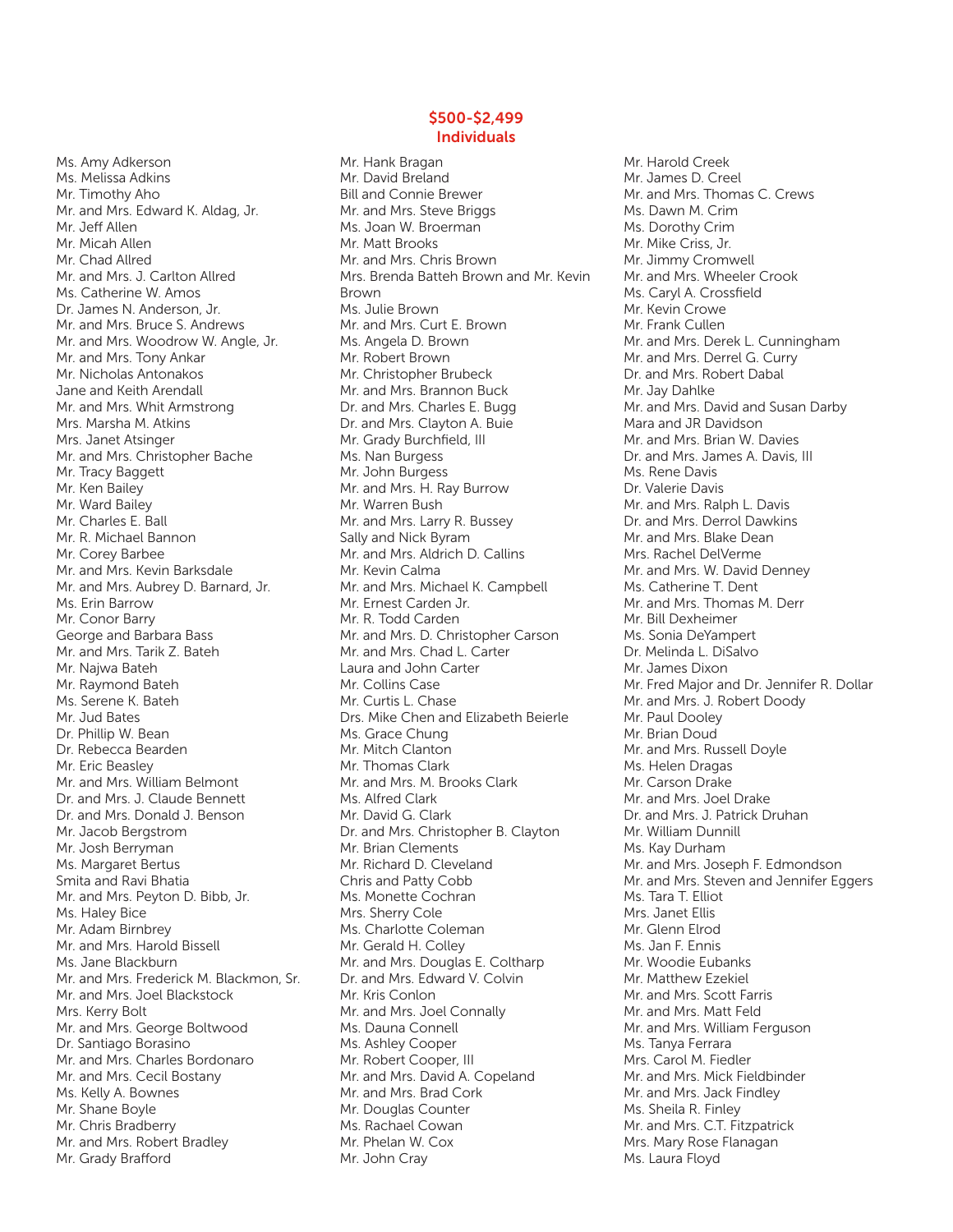Kirk and Tate Forrester Ms. Laurie Fouser Mr. and Mrs. Dennis D. Fowler Mr. William R. Franklin Sam and Betty Franklin Mr. Nathan Freeman Mr. Jason Freeman Ms. Kate Freeman Mrs. Jane B. French Ms. Claire Friday Mr. Max Froehlich Mr. and Mrs. Henry Frohsin Mr. Gregory Fronk Mr. Victor Fronk, III JoAnne and Nick Gaede Mr. Daniel Galloway Mr. and Mrs. Keith Gamble Ms. Kimberly A. Gandee Mrs. Cathy Gapen Mr. Gary Garner Mr. Scott Garrett Mr. and Mrs. Paul Garrick Mr. Griffin Gatschet Ms. Zoe Gibson Mr. and Mrs. Maurice Gilbert Mr. and Mrs. Joey Gillenwaters Mr. Cody Gilliland Ms. Sadie L. Glass Mr. David Glover Mr. and Mrs. Charles D. Goodrich Maura and Will Goodwyn Mr. Sam Graffeo, Jr. Ms. KT Grant Mrs. Linda C. Grasser and Mr. Robert E. Grasser Mr. Daniel Gravely Mrs. Elaine A. Graves Mr. and Mrs. James Gray Dr. and Mrs. Christopher Green Mr. and Mrs. Ben Greene Mr. Jean Gregoire Mr. and Mrs. Stafford L. Gregory Ms. Edith B. Griffin Ms. Rachel Grimes Mr. and Mrs. Kerry J. Grinkmeyer Mr. John Griscom Mr. Richard Grusnick Mr. and Mrs. John Gunderson Daniel and Laurie Haddow Ms. Mary Haddow Mr. John Hall Ms. Maxine Hall Ms. Allison Hall Mr. and Mrs. Gene Hallman Mr. and Mrs. Robert T. Hamlin Dr. and Mrs. Joseph L. Hamm Mr. William D. Hamner Ms. Laura Hancock Mr. Michael A. Hankinson Dr. Christian Hanna Mr. and Mrs. Raymond J. Harbert Casey and AK Hardeman Mr. Jeffrey C. Hardwick Mrs. Julie Ann Hargett Mr. Jon Harkey

Mr. Marcus Harold Mr. Charles M. Harrell Mr. and Mrs. William E. Harrison Mr. Craig Hartzell Mr. and Mrs. Wyatt R. Haskell Mr. and Mrs. Ed Hauser Mr. Charlie Hayes Mr. and Mrs. Keith Hazelrig Mr. Cody Hearing Mr. and Mrs. Ray Henry Mrs. Megan Hicks Mr. and Mrs. Robert P. Hicks Mr. David Hide Mr. and Mrs. William L. Hinds, Jr. Mr. and Mrs. Allen Hirs Mr. Edward A. Hirs, III Ms. Lauren Hodges Dr. Dabney Y. Hofammann Mr. Dean Hoffman Mr. and Mrs. Patrick Hogan Diane and John Holcomb Mr. and Mrs. Gailon S. Holden Mr. and Mrs. Heath S. Holden Mr. Bryan E. Holladay Mr. and Mrs. John Hollatz Mr. Howard Holley Major General John Holly Dr. Hattie J. and Mr. Greg Holman Mr. Zane G. Hood Mr. and Mrs. Jim Hoover Mrs. Caroleen Horn Miss Emily Hornak Mr. and Mrs. William E. Horton Mr. William Housch David and Susan Housel Mr. and Mrs. Ron Houston Mr. and Mrs. Matthew Howard Mr. and Mrs. Harrison Howard Ms. Stacey Howell Ms. Lauretta Huff Mrs. Kathryn W. Huidekoper Dr. and Mrs. Richard T. Huie Mr. and Mrs. William C. Hulsey Mr. and Ms. Mark Hume Mr. David Hummell Owen and Ashley Hunn Ms. Robin A. Hurst Mr. Joseph Husseini Mr. and Mrs. Gregory D. Hyde Mr. James R. Hyde Ms. Mallie M. Ireland Mr. Jeffrey Jackson Mr. and Ms. Paul Jackson Mr. and Mrs. Dennis Jernigan Mr. and Mrs. Robert A. Johannesen Ms. Joan P. Johnson Mr. and Mrs. Mike Johnson Mr. and Mrs. Brice Johnston Mrs. Christine E. Johnston Mr. Harry Jones Mr. and Mrs. Larry Jones Ms. Amelia Jones Mr. Christopher Jones Mr. and Mrs. Michael W. Jordan Dr. Rutwij Jotani

Mr. and Mrs. Jasper P. Juliano Mr. and Mrs. Jamie Justice Mr. Jon W. Kaigler Mr. and Mrs. Robert Keeton Mr. and Mrs. Ray Kemp Mrs. Patricia B. Kendrick Chris and Ginny Kent Mr. Brett Key Mr. and Mrs. George R. Kilby Mr. Bryan S. Kimbrell Mr. Solomon P. Kimerling Mr. Brynley King, Jr. Mr. Steven King Ms. Tiffany King Mr. Bradley Kintner Dr. Pamela Knight Ms. Adrianne Knox Mr. Matt Kohler Marye Beasley and Richard Kohn Mr. and Mrs. Paul Kondrk Mr. and Mrs. Billy N. Kramer Mr. and Mrs. Ron Kuenkler Ms. Charlotte Kuhn Mr. Adam Ladner Ms. Barbara Ladnier Mr. Eugene Lamana Mr. W. Bibb Lamar, Jr. Dr. W. Bibb Lamar, III Mr. Charles C. Latham Mr. Philippe W. Lathrop and Mrs. Judith Crittenden Dr. and Mrs. Yung R. Lau Kathryn and Larry Lavender Mr. and Mrs. Andy Lavender Mr. Pierre LeComte Mr. and Mrs. James C. Lee, III Mr. Dale Lee Mr. Jonathan Leopard Mr. David Lesnansky Mr. and Mrs. Albert E. Lewis Justin and Ashley Little Mr. Clayton Loftin Ms. Shirley R. Lofton Mrs. Julie M. Loggains Miss Abigail Lopez John and Laura Lucas Mr. Dan Lyles Mr. and Mrs. John Lyon Ms. Carmen Maddox Mr. Stephen Malinoski Mr. Chase Malone Mr. Terry Malone Judge Anna Manasco Mrs. Barbara Mandy Ms. Sheila Maniscalo Richard and Marilyn Mansour Mr. Nicholas Marcantonio Mr. Mike Marks Mr. Russell Martin Mr. Timothy G. Martin Ms. Vicki Martina Mr. Ronald Martucci Mr. Chris Matheny Mr. Gavin Mauldin Mr. Michael Mayhall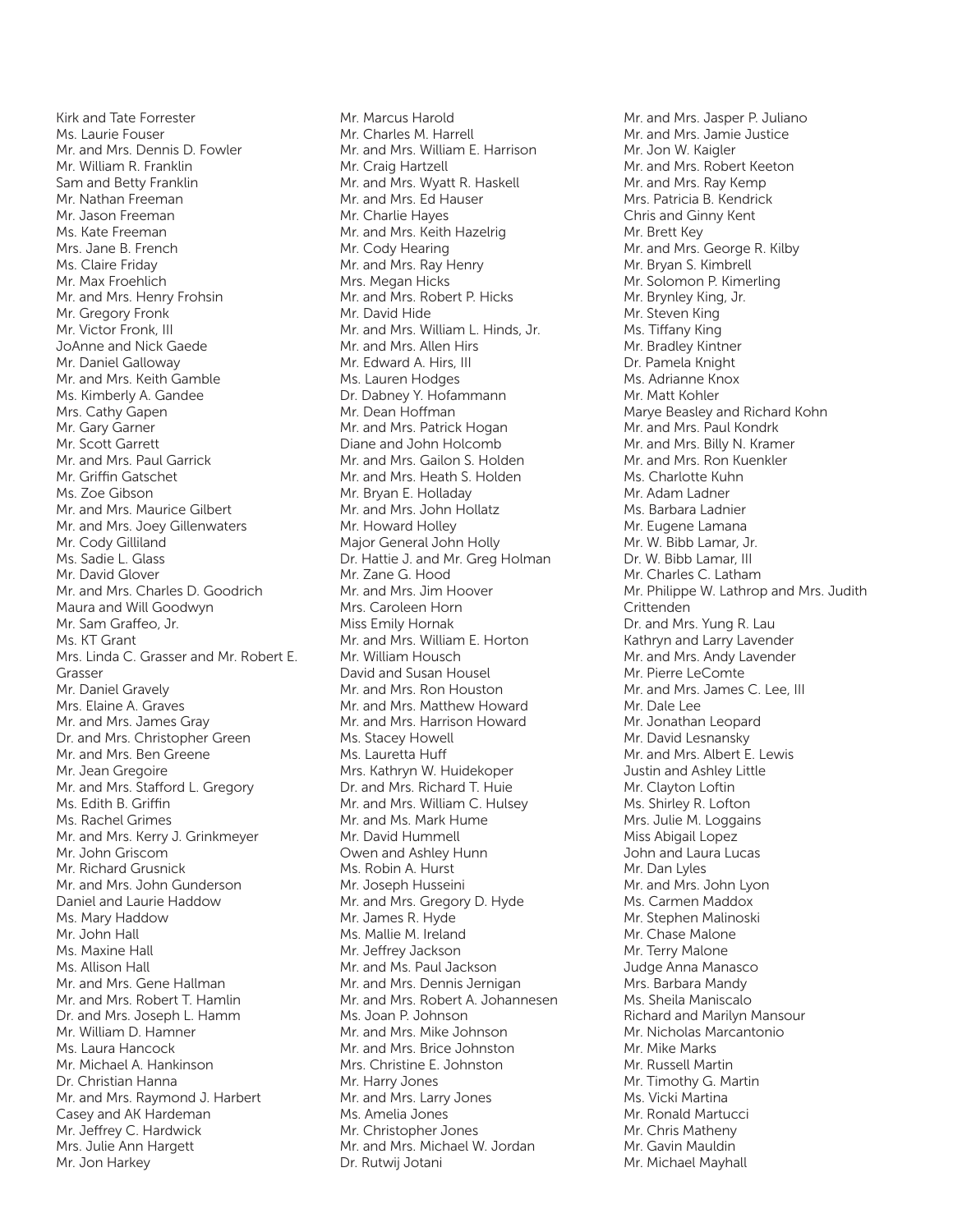Mr. Jeremy McAbee Mr. Terrence W. McCarthy Mr. and Mrs. J. Randall McClendon Mr. Marc McClymonds Mr. and Mrs. L. Gwaltney McCollum, Jr. Mr. and Mrs. Chuck McDaniel Mr. and Mrs. Michael E. McDevitt Mr. William McDonald Mrs. Laura McDonough Mary and Tripp McElroy Mr. F. Hampton McFadden, III Mr. Sean McHugh Mr. and Mrs. Emmett E. McLean Mr. and Mrs. George D.H. McMillan, Jr. Mr. Collin McMillan Ms. Penny McPherson Mr. and Mrs. Rich McRoberts Mr. and Mrs. C. Phillip McWane Catherine and Andy Meehan Dr. Shelly Mercer Ms. Regina Meredith Mr. Martin Merritt Ms. Regina Merritt Mr. James Mezrano Mr. Winston S. Miller Mr. Roger Miller Mr. Ari Millner Mr. and Mrs. Ronnie C. Mitchell Ms. Amanda Mitchell Mr. David Mitchell Ms. Jane Mitchell Mr. Scott W. Mitchell Ms. Lori D. Moler Mr. and Mrs. James J. Monaghan, Jr. Mr. and Mrs. Richard H. Monk, III Mr. Tony Montgomery Mr. and Mrs. William Montgomery, Jr. Brandy and Paul Moody Mr. and Mrs. Judson B. Moore Mr. and Mrs. Robert D. Moore, III Mr. and Mrs. Joe Moretti Mrs. Anita Morton William A. and Margaret C. Moseley Mr. and Mrs. Michael A. Mouron Mr. Brandon Munn Mr. and Mrs. Gil Murdock, III Mr. and Mrs. Mark L. Myatt Ms. Kristin N. Myers Mr. William A. Nail Mr. Tim Nave Mr. and Mrs. Greg Neal Mr. Carl Nelson Mr. and Mrs. Jay Nichols Mr. and Mrs. Anthony Nichols Mr. and Mrs. Thomas P. Nichols Ms. Heather Noble Mrs. Lisa Oakman Mr. Kurt Olis Brenda and George Olvey Mr. and Mrs. Emmet O'Neal, III Mr. and Mrs. Dean J. Owens Mr. Timothy A. Pack

Mr. and Mrs. G. Ruffner Page, Jr. Ms. Ashley Paisley Ms. Savannah Pardue Ms. Hannah Parker Ms. Kathleen C. Parker George and Jessi Parker Ms. Gail Partain Mr. and Mrs. Bruce Partin Dr. and Mrs. Robert F. Pass Mr. Jeffery Pastorius Dr. Kanu J. Patel Mr. and Mrs. Jonathan Patterson Mr. David Patton Ms. Patricia Patton Mr. and Mrs. Donald Patton Mr. Billy Payne Dr. and Mrs. Thomas J. Payne, III Ms. Jenna Pedersen Mr. and Mrs. Carson B. Penkava Mr. and Mrs. Joseph Perez Mr. Seth Perry Mr. Steven Peterson Mr. William Petty Mrs. Elizabeth Pharo Mr. James Phifer Mr. Doug Phillips Mr. and Mrs. Ralph W. Phillips Mr. and Mrs. Chad A. Pilcher Ms. April Pitts-Baggett Mrs. Suzanne Pizzitola Mr. Paul Pledger Mr. Farley Poellnitz Mr. Claire Pomarico Lt. Col. and Mrs. Garvis Prater Mr. and Mrs. Jerry Prater, Jr. Ms. Julie Prejean Mr. Steven W. Pressley Mr. William Proctor Drs. Quirino and Zenaida Pua Mr. and Mrs. Mark Pugh Mr. Marion A. Quina, Jr. Mr. and Mrs. Conrad Rafield Mr. Marty Rash Mrs. Minnie Hayes Rast Mr. Hassell Rather Mr. Tim Rau Mr. and Mrs. Ronald Redmon Mr. Roosevelt Reed Mr. and Mrs. Floyd S. Reeves Ms. Cathy Reeves Mr. and Mrs. Bruce S. Reid, Sr. Mr. and Mrs. Joshua Reidinger Mr. and Mrs. James Rein Mr. and Mrs. Frederick W. Renneker, III Suzanne Respess Mr. Deach Rhodes Mr. Jeff Rice Mr. and Mrs. Grantland Rice, III. Mr. Thomas Richards Dr. and Mrs. James V. Richardson Mr. and Mrs. James L. Richardson Mr. Jeffrey Richey

Mr. and Mrs. Tony M. Riddlehoover Mr. and Mrs. Joseph Ritchey Mr. Keith R. Ritzler Mr. and Mrs. Christopher Rives Mr. and Mrs. Vaughn P. Rives Mr. and Mrs. Glen W. Roberts Mr. Matt Robertson Drs. Robb and Katie Romp Dr. and Mrs. Steven Rowe Mr. and Mrs. James Rushing Mr. and Mrs. Benjamin Russell Mr. Stephen G. Rutledge Mr. Vinson Rutledge Mr. Justin Rutledge Mr. and Mrs. Mark Sabel, Jr. Ms. Katherine Sasser Mr. and Mrs. Robin Savage Mr. and Mrs. King Saville Richard A. and Brenda G. Scales Mr. Shawn Schabel Ms. Taylor Schmidt Mr. Edward Schnell Ms. Barbara Schroeter Dr. and Mrs. Robert W. Schuyler Mr. T. Michael Scott Mr. and Mrs. Ralph Seay Ms. Carole Sellers Mollie and Dixon Seymour Mr. and Mrs. Walter B. Shaw Mr. Bo Shirley Mr. Charles E. Short Mr. and Mrs. Joseph R. Sides John and Sharon Sigler Mr. Scott Sims Mr. and Mrs. Kevin R. Sinyard Ms. Allison A. Sizemore Mr. Mark D. Smith Ms. Mary C. Smith Mr. Cody Smith Mr. Butch Smith Mr. and Mrs. Clyde Smith Mr. and Mrs. Edward L. Smith, Jr. Mr. Hatton C.V. Smith Mr. James P. Smith Mrs. Wendy Smith Mr. J. Thomas Somers, Jr. Mr. and Mrs. David Sours Mr. William Stader Mr. and Mrs. Garland Stansell Mr. Bart Starr, Jr. Mr. Lawrence Starr Mr. and Mrs. H. Stuart Starrett Dr. and Mrs. Karl K. Stegall Mr. Alex Stennis Ms. Patricia H. Stephens Mr. and Mrs. Morton W. Stern Virginia and Jim Stewart Mr. and Mrs. Michael Stone Mr. and Mrs. John Stone Dr. Thomas Street Derril and Belinda Strickland Ms. Deborah Strickland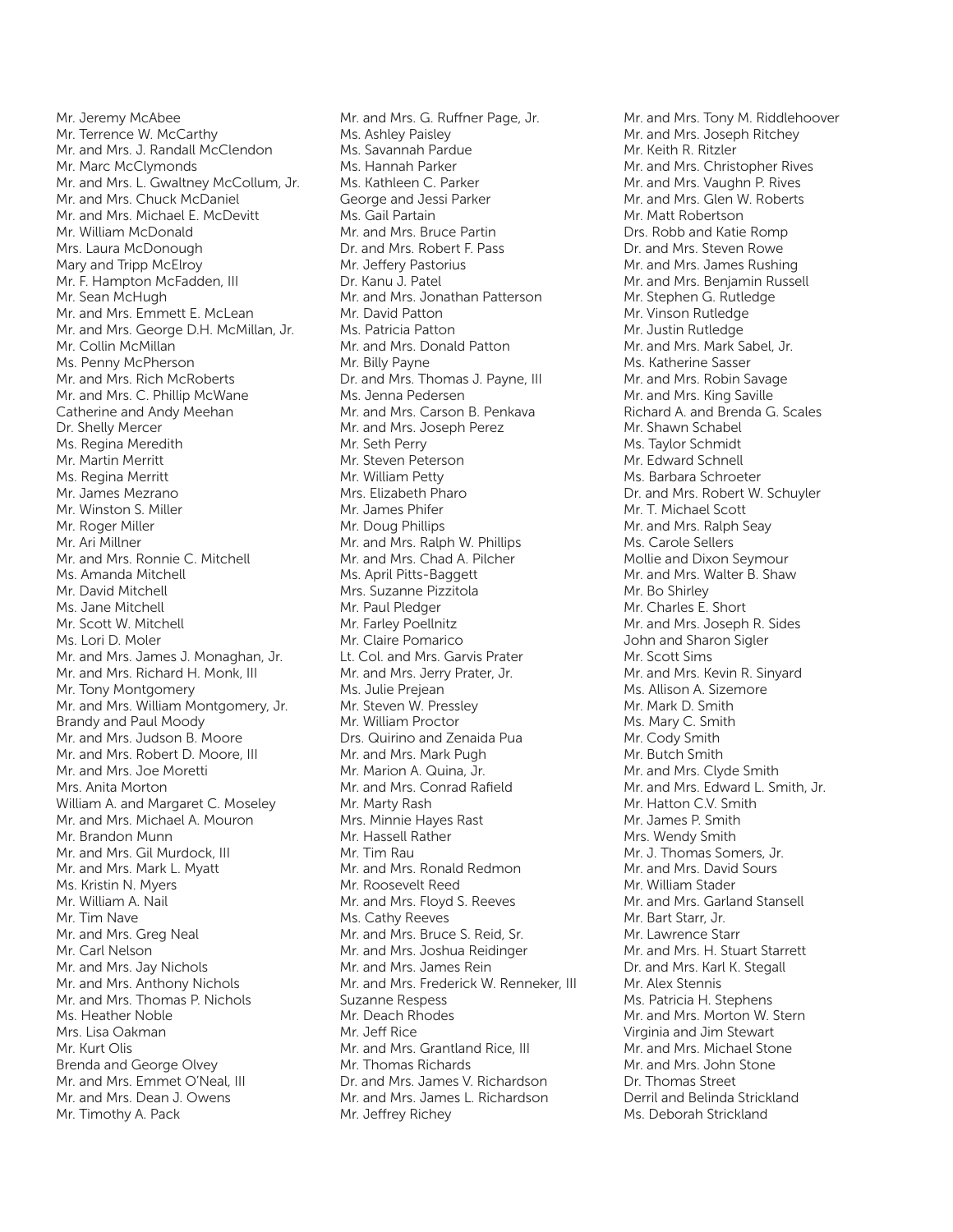Mr. John Strid Mr. Benny Stringer Claude and Bettie Strother Dr. and Mrs. Charles Stroud Mr. Michael J. Sullivan Ms. Venisea Swafford Mr. Lance Swann Mr. David Taylor Mr. Bryan Taylor Capt. Philip Taylor Ms. Stacey T. Taylor Mr. Surin Techarukpong Mr. and Mrs. Gerald A. Templeton Ms. Karen Tessier Mr. William A. Thomas Mr. and Mrs. Daniel Thomas Judith and Chris Thomason Ms. Roxie Thompson Mrs. Amber Thompson Mr. Jeff Threet Ms. Frances M. Tidwell Mr. and Mrs. Steven D. Tipler Mr. and Mrs. Ronald M. Tisdale Ms. Ann Trexler Ms. Virginia L. Trinkle Mr. and Mrs. Michael D. Tucker Mr. and Mrs. Butch Tudisco

Achee Builders, Inc. Acme Brick ADTRAN, Inc. Airbus Americas, Inc. Alabama Blue Grass Music Association Alabama Carriers, Inc. Alpha Tau Omega Altec/Styslinger Foundation Anthropologie Arbor Springs Baptist Church Artos Sunday School Class - FUMC Tuscaloosa Ashley Mac's Auburn University Forestry School Axe of Kindness - German Axe Throwing Bama Boreing & Contracting Inc. Eissa A. Bateh & Brothers Foundation, Inc. Batten Builders, LLC Bear Point Harbor LLC Bell Aesthetics Beta Theta Pi Fraternity Bevill State Community College Bibb County Board of Education Birmingham Barons Baseball Birmingham Jewish Foundation Birmingham Metro Sertoma Club, Inc. Bob Sykes BBQ BOC Water Hydraulics, Inc. Bowling for Strollers Bradford Family Healthcare, PC Bradford Insurance Agency The Bridge Builders of Alabama LLC Bromberg & Company, Inc. Brown-Forman Corporation Buy Lo Quality Food Stores Inc./Piggly Wiggly CDG Engineers & Associates

- Mr. and Mrs. Joseph B. Turner Mr. and Mrs. John Turner Mr. and Mrs. Ingram D. Tynes Mr. and Mrs. Marc B. Tyson Mr. Justin Uffinger Mr. and Mrs. Pete Van Pelt Mr. and Mrs. William T. Ventress, Jr. Ms. Callie R. Ventress Mr. and Mrs. Dan Ventress Mr. Michael D. Vinson Dr. and Mrs. Merle Wade Ms. Jennifer Wagoner Dr. and Mrs. Peter D. Waite Mr. and Mrs. Don Wallace, CPA Drs. Ryan and Susan Walley Ms. Wanda G. Walters Ms. Karen M. Wang Mr. H.H. Ware Mr. and Mrs. Rayburn C. Washburn, Jr. Mr. Richard Wasilewski Mr. and Mrs. Frederic A. Watrous, II Ms. Angie S. Webb Ms. Mary Weber Mrs. Sherry L. Weems Ms. Lou Ann M. Weidner Mr. and Mrs. Adolph Weil, III Mr. and Mrs. Gregory Weiland
- Dr. Katherine K. Weise Mr. and Mrs. Charles Welden Ms. Lauren Werner Mr. Rob C. Wesley Mr. and Mrs. Mat Whatley Mr. and Mrs. Steve Whitehead Mr. Kyle Whitington Mr. Mark Wilcoxen Mr. and Mrs. David Wilhoite Ms. Wendy R. Wilkerson Mr. and Mrs. David F. Williams Mr. Pierre Williams Mr. and Mrs. Glenn Williams Pete and Tania Williford Mr. and Mrs. E. John Williford, Jr. Mr. William Willis Mr. William Marc Willis Mr. Samuel Willoughby Mr. David D. Wininger Mr. John M. Wise, Jr. Ms. Pauline Wong Ms. Bobbie Wright Mr. and Mrs. Sean Yoder Mrs. Kelly E. Young Mr. and Mrs. Frank E. Zito

#### Family Foundations, Organizations and Events

Central Air Conditioning Service Charities Aid Foundation of America The James Barnett Chenoweth Memorial Foundation Chi Phi, Tau Chapter Chipotle Mexican Grill The Club, Inc. Coilplus - Alabama The Community Foundation of South Alabama Covenant Class - Vestavia Hills UMC Creature Creature The Creel Company, Inc. Dancers Fighting Cancer Daphne Rental Center Inc. David Temple Word of Faith Baptist Church Delta Gamma Fraternity Beta Psi Chapter at UA Delta Kappa Epsilon Psi Chapter Delview Properties, LLC Diversified Nonferrous Technologies, Inc. Dorothy McDaniel's Flower Market Durbin Auto Parts, Inc. E. I. Ceramics, LLC E3 Strategic Solutions, LLC Eastern Shore Children's Clinic, PC Eastern Shore Urgent Care, LLC Envirovac ETA Chapter of Alpha Delta Pi at UA Fairhope Title Services, LLC Family Savings Credit Union Finish Well, LLC First National Bullion LLC FNB Bank Fontaine Trailer Co. Fraternal Order of Eagles #972- Ladies Auxiliary Friend Bank Fringe

General Mills Geneva County Republican Party German Axe Throwing Company, LLC Girl Scout Troop 40216 Global Industrial Group Globe Life The Shearon & Taylor Glover Foundation, Inc. Andrew Gomez Dream Foundation GrubSouth Gulf Distributing Company of Mobile, LLC Hackney Foundation The Half Shell Oyster Bar & Grill Halloween Harbert Employees Harden Family Foundation The Grace and Cliff Hare Foundation Hargrove Engineers and Constructors HighPointe Church Honey Bee Tees, LLC Howard Norwood PCA Alabama Imerys Integrity Security Services, Inc. Irondale Cafe J. McLaughlin JAGCO Mineral Holdings, LLC Jake Simpkins, LLC Jesus Jam Gospel Concert Jubilee Landscape, Inc. K & W Electric, LLC Kappa Kappa Gamma - Gamma Pi Chapter at UA Keller Contract Logging Kendra Scott Gives Back H'ville The Key Law Firm, LLC Kykenkee, Inc. Lakeshore Foundation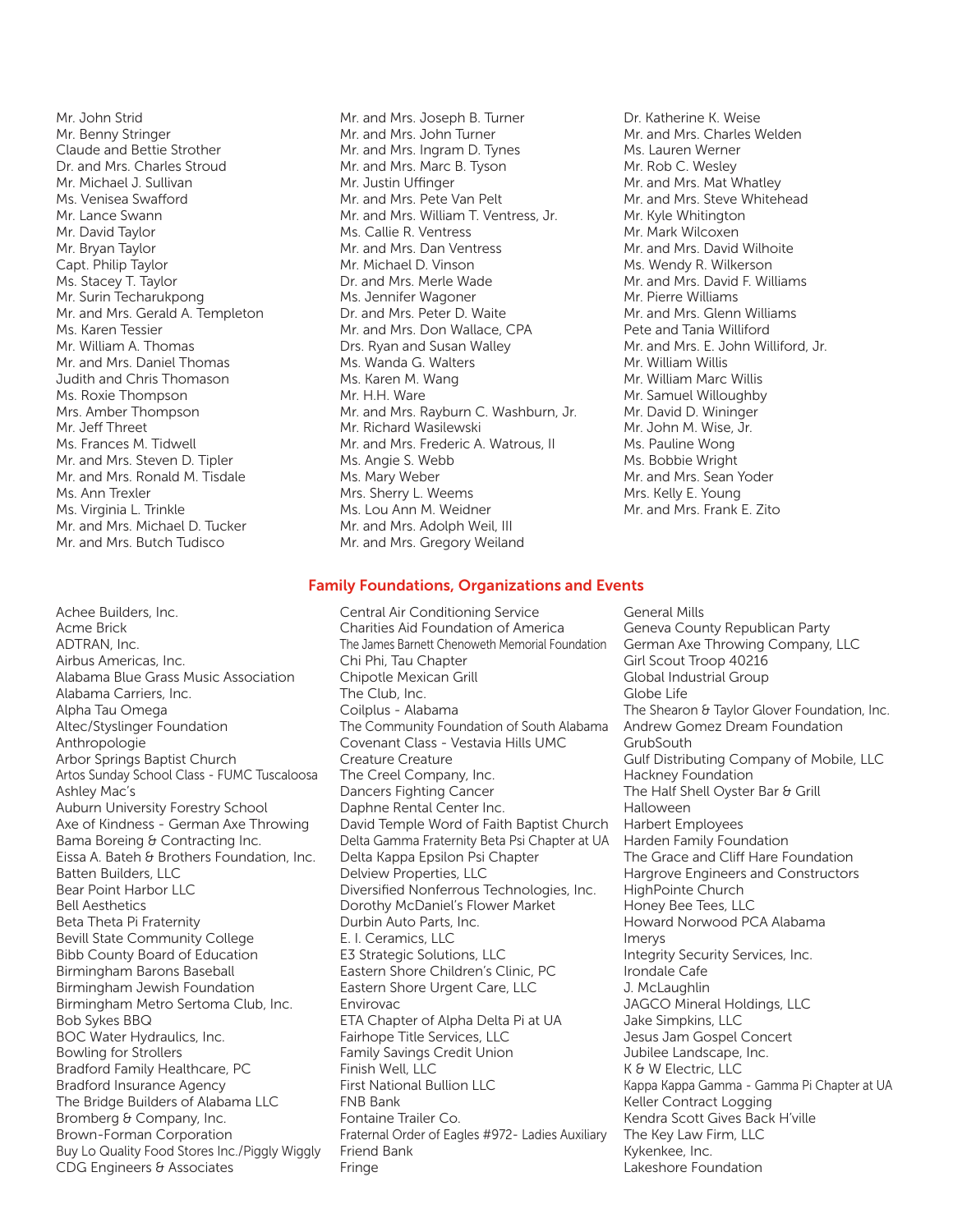Life Time Loftin Brothers Transportation Co. M & J Steel M.J. Harris Construction Services Magic Town Clowns Marriott International, Inc. Martin Industrial Supply The Mat Rental Company MBA Engineers McConnell, White & Terry McLane-Garrett Cattle Co. McPherson Companies, Inc. Milo's Tea Company Minerais U.S. Minerals Technologies, Inc. Mobile Bay Battery, Inc. Montgomery Transport Morgan Stanley Morgan Stanley Smith Barney, LLC Morin Process Equipment Mountain Lakes Chamber of Commerce NAIOP Alabama NAPA Auto Parts National Mill Maintenance North Alabama Fabricating Company, Inc. North Highlands Baptist Church of Hueytown, Inc. Northeast Alabama Community College Northside High School Oak Mountain Construction Company Old Center United Methodist Church The Orthopaedic Group, PC Philip's Parking Lot Maintenance PHP Fibers, Inc. Pi Kappa Alpha Gamma Alpha Chapter Pickens Academy Piedmont Fundraiser-LALFK Piggly Wiggly Discount Foods #338

Plain and Simple, LLC Pleasant Grove Elementary School Prattville Lion's Club PRBC Preschool Precise Family Dental, LLC Precision Auto Body Repair, LLC Primetals Technologies USA LLC **ProEquities** Pursell Farms R. B. Atkins & Associates, Inc. Railroad Park Foundation Raymond James Financial Services, Inc. Recycle USA, Inc. Redstone Government Consulting, Inc. Regions Investment Services, Inc. Renaissance Birmingham Ross Bridge Golf Resort and Spa Revolutions Environmental Ridan Composites, LLC Riverview Animal Clinic Robert & Marilyn Harris Charitable Foundation Trust RxBenefits, Inc. Safelite Autoglass Foundation Samford University Sanoh America, Inc. Savage Services Scottsboro Family and General Dentistry, P.C. Scottsboro Family Pharmacy Sha Properties Harvey Shaw Industries Group, Inc Sigma Nu - Theta Chapter Sigma Phi Epsilon Alabama Beta SISTAs Can Survive Coalition, Inc. A.O. Smith Foundation South Alabama Hearing Aid Service, Inc Southeast Gas Southpace Properties, Inc.

St. George Melkite Church, Inc. Steel Technologies Stone Gallery, LLC Studio 2H Design Superior Scaffolding & Insulation, Inc. Taco Mama Telegraph Creative Tennessee Valley Authority Terry Thompson Chevrolet, Inc. The Thompson Foundation Thornberry Insurance Agency Topgolf Entertainment Group Toyota of Sylacauga Trinity United Methodist Church Triple T Mini-Mart, LLC Tri-State Maritime Services, Inc. Tri-States 100 "Tour of Miracles" UMS-Wright Preparatory School United Networks of America United Turbo & Fuel, Inc. The University of West Alabama Foundation, Inc. Valley Machine Valley Springs Baptist Church Vestavia Hills United Methodist Church Vulcan, Inc. Vulcraft-Alabama The Wash House Restaurant Welcome Aboard, LLC **WestRock** Whataburger Winfield Church of Christ Wolfe-Bayview Funeral Homes & Crematory, Inc. Zaxby's Zeta Tau Alpha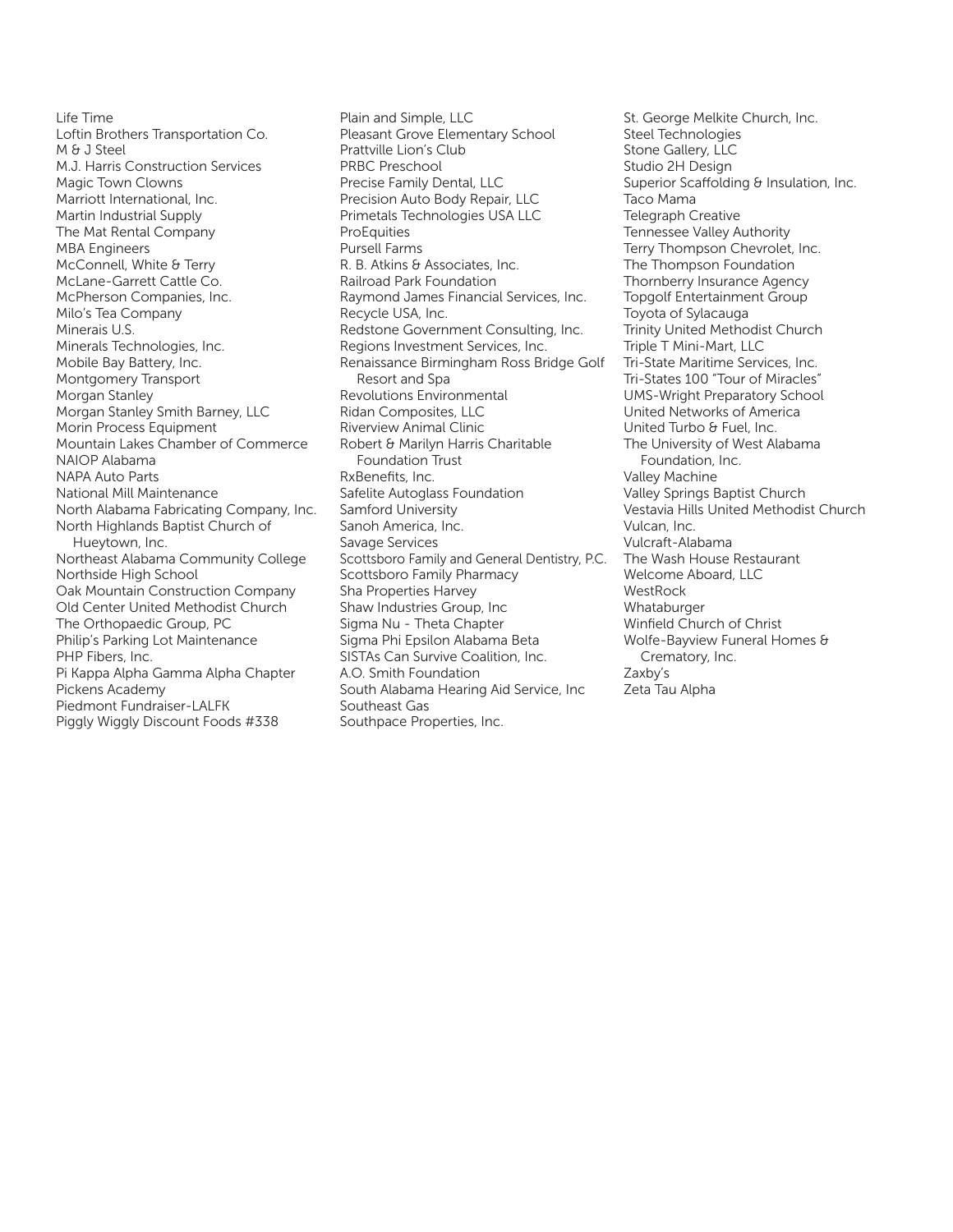# Pillars of the Community

## \$1,000,000+

We are pleased to recognize the individuals, corporation, foundation and organizations whose strong support of Children's of Alabama has reached \$1 million or more. These generous donors are symbolically recognized as Pillars of the Community on the supporting columns at Children's.

United Way of Central Alabama Quarterbacking Children's Health Foundation/ Crippled Children's Foundation Walmart/Sam's Club The Caring Foundation Log-A-Load for Kids/Alabama Forestry Association The Charity League of Birmingham, Inc. Dairy Queen Corporation Ben and Luanne Russell Estate of David and Loris Rich Children's of Alabama Auxiliary The Community Foundation of Greater Birmingham The Hugh Kaul Foundation Robert R. Meyer Foundation Children's Miracle Network Alabama Power Company/Alabama Power Foundation, Inc.

Mr. and Mrs. Don Bell

Mr. Paul M. Brown Mr. and Mrs. Glenn Bryant Mrs. Jean B. Clingan Mr. and Mrs. Ralph L. Davis\* Mrs. Joanne Dearth Ms. Denise Dexter

Mr. Martin E. Fox

Ms. Edith B. Griffin

Mr. Paul and Dr. Theresa Bolus\*

Mr. and Mrs. Lee W. Edwards, Jr.

Mr. and Mrs. Ralph Frohsin, Jr. Drs. John and Cindy Grant

Mr. and Mrs. Wyatt R. Haskell Mr. and Mrs. Roy L. Heifner Mrs. Sara P. Higginbotham

Joseph S. Bruno Charitable Foundation Estate of Dr. Joseph M. Humphries Regions Financial Corporation Thomas H. & Jarman F. Lowder Foundation The Warren Family Foundation Colonel Harland Sanders Foundation, Inc. The Daniel Foundation of Alabama The Dixon Foundation Estate of Maude Dean Raymond and Kathryn Harbert McWane Family Buffalo Rock Company/Pepsi Cola Mr. and Mrs. Glenn Ireland, II Mike and Gillian Goodrich Foundation Hill Crest Foundation The Thompson Foundation Vulcan Materials Company Nucor Steel Alabama Laps for Cystic Fibrosis Foundation

Estate of Alan R. Matthews Kohl's Cares The TumTum Tree Foundation EBSCO Industries, Inc. PGA Tour, Inc. Phi Mu Publix Super Markets Janie Sims Children's Foundation / Curing Childhood Cancer.org In Memory of Dr. John Paul and Virginia Jones University of Alabama - Dance Marathon Lillian and Tom Kerr Endowed Fund Rotary International District 6860 Medical Properties Trust Protective Life Corporation The Anne B. LaRussa Foundation of Hope Costco Wholesale Corporation\*

## Consecutive Donors

A special thanks to the especially loyal donors who've been giving consecutively for 20+ years:

## Individuals

- Mr. and Mrs. Jon E. Hornbuckle Walker and Bill Jones\* Dr. David R. Kelly and Dr. Xiaohong Wang Mr. and Mrs. John M. Kropa Mr. Philippe W. Lathrop & Mrs. Judith Crittenden Mr. and Mrs. Harold M. Lee Ms. Cheryl Lynn Mr. and Mrs. George A. Malone\* Mr. Neal Manning Mr. and Mrs. Daniel H. Markstein, III Mr. and Mrs. Coke S. Matthews, III\* Mr. and Mrs. Michael E. McDevitt Mr. and Mrs. George D.H. McMillan, Jr. Mr. Winston S. Miller\* Mr. and Mrs. Ronnie C. Mitchell
- Mr. and Mrs. John K. Molen Ms. Lori D. Moler\* Mr. William A. Nail\* Mr. and Mrs. Joseph Perez Ms. Martha J. Pezrow Margaret and Kip Porter Mr. James W. Randolph, Jr. Mr. and Mrs. Frederick W. Renneker, III Tom and Ellen Shufflebarger Mr. and Mrs. Charles Sport Ms. Nancy N. Tcherneshoff Mr. and Mrs. Henry F. Thessen Ms. Ann Trexler Mr. and Mrs. Wm. Michael Warren, Jr. Mr. and Mrs. E. John Williford, Jr.

## Alabama State Employee Combined Campaign Alpha Delta Kappa Foundation\* Bradley The Caring Foundation Children's Miracle Network Hospitals Combined Federal Campaign The Dixon Foundation

## **Organizations**

Drummond Company, Inc. The Gordy-Mead-Britton Foundation Hare, Wynn, Newell & Newton, LLP C. Eugene Ireland Foundation Nelson and Charleen Kemp Foundation\* McGriff, Seibels & Williams, Inc.\* Protective Life Corporation

Quarterbacking Children's Health Foundation Regions Financial Corporation Southeastern Pediatrics Associates, PA\* The Thompson Foundation United Way of Central Alabama Walmart/Sam's Club